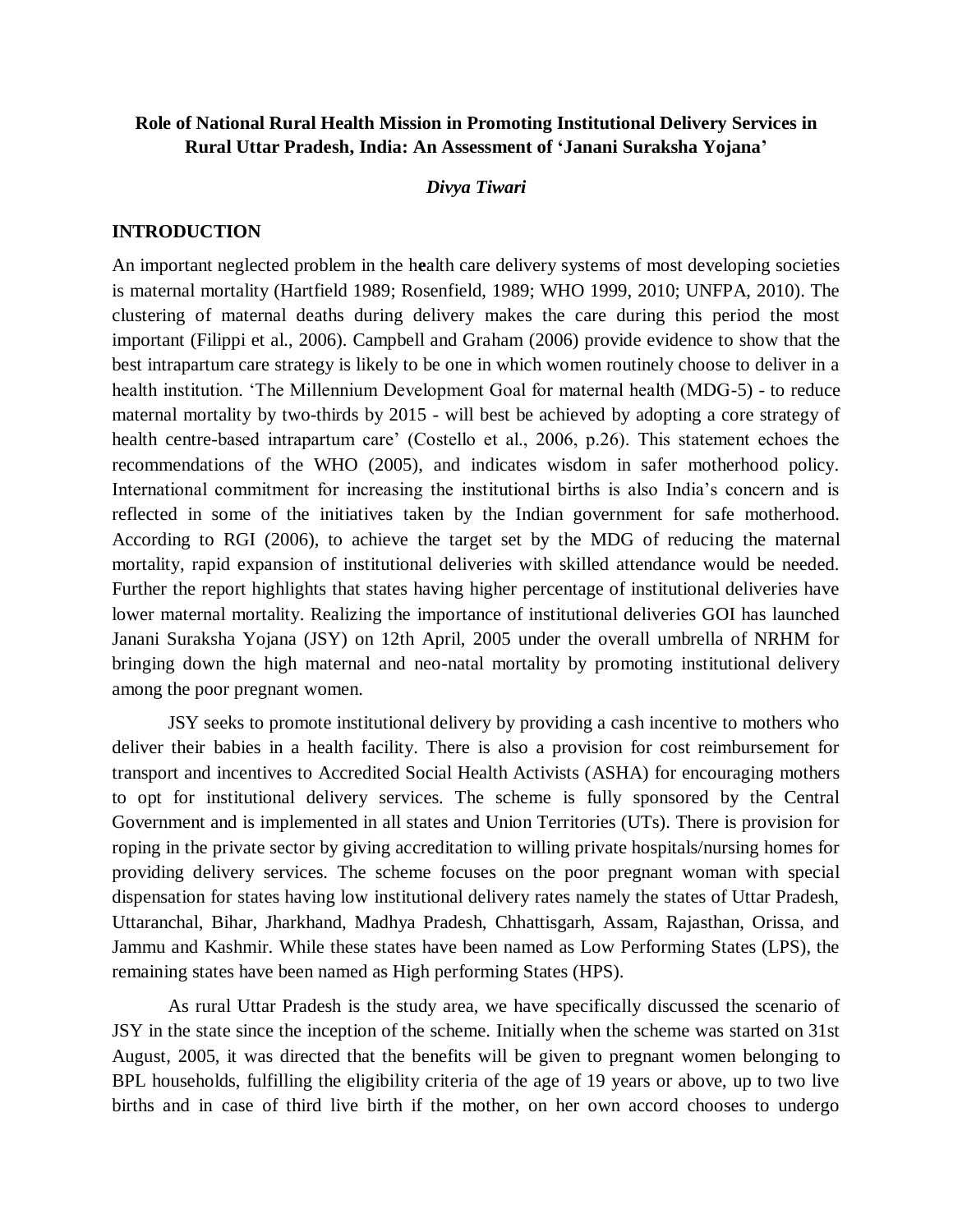sterilization in the health facility where she has delivered, immediately after the delivery. On 11th October, 2006, Uttar Pradesh government removed all the above mentioned eligibility criteria. At present the benefit is given to all the pregnant women. Further on 24th November, 2006 the government has increased the cash assistance given to beneficiary from Rs. 700 to Rs. 1400 in rural areas and from Rs. 600 to Rs. 1000 in urban area. In addition a cash reward is given to ASHA. In rural areas per beneficiary ASHA is given Rs. 600 (Rs. 250 for arranging transport, Rs. 150 for cost incurred on fooding etc. during her stay in the health facility with the beneficiary woman and Rs. 200 as reward) and in urban places Rs. 200 for encouraging women and bringing them to health facility for delivery.

The success of the scheme can be assessed by the increase in institutional deliveries. In our study area (rural Lucknow) as per the two rounds of District level household survey (DLHS) conducted in 2002-2004 and 2007-08 the level of institutional deliveries were 14.1 percent and 33.2 percent, respectively which increased to 65.0 percent in 2010. The level of institutional deliveries in the rural areas as observed in two rounds of DLHS was quite low compared with the estimates provided by the present study. The pace of increase in the proportion of institutional deliveries is higher during the period when JSY has been implemented. This clearly brings out the effect of the JSY in promoting institutional deliveries.

## **OBJECTIVES**

The objectives of the study is to presents an assessment of JSY in terms of awareness of the scheme, increase in institutional deliveries, JSY beneficiaries by background characteristics, place of delivery (public/private health facility), distance and use of transport facility by beneficiaries, payment of cash incentives and quality of care. This paper also intends to investigate the shortcoming of the JSY scheme.

### **STUDY AREA**

Worldwide India accounts for the highest number of maternal deaths (WHO, 2010) with the highest number of deaths occurring in the state of Uttar Pradesh (RGI, 2009). Uttar Pradesh is the most populous state in India with a population of over 199.5 million people as of 1 March 2011 (Census of India, 2011). Fertility and mortality are higher in Uttar Pradesh as compared to many other states. Fertility in Uttar Pradesh is second highest among all the states. The infant and under-five mortality rate in Uttar Pradesh is the highest of any state in the country. Fertility and mortality in rural areas of Uttar Pradesh is much higher than in urban areas of the state (IIPS and Macro International, 2007).

Relative to other states maternal health in Uttar Pradesh, however, is characterized by both low uptakes of antenatal and delivery services. In Uttar Pradesh two-thirds received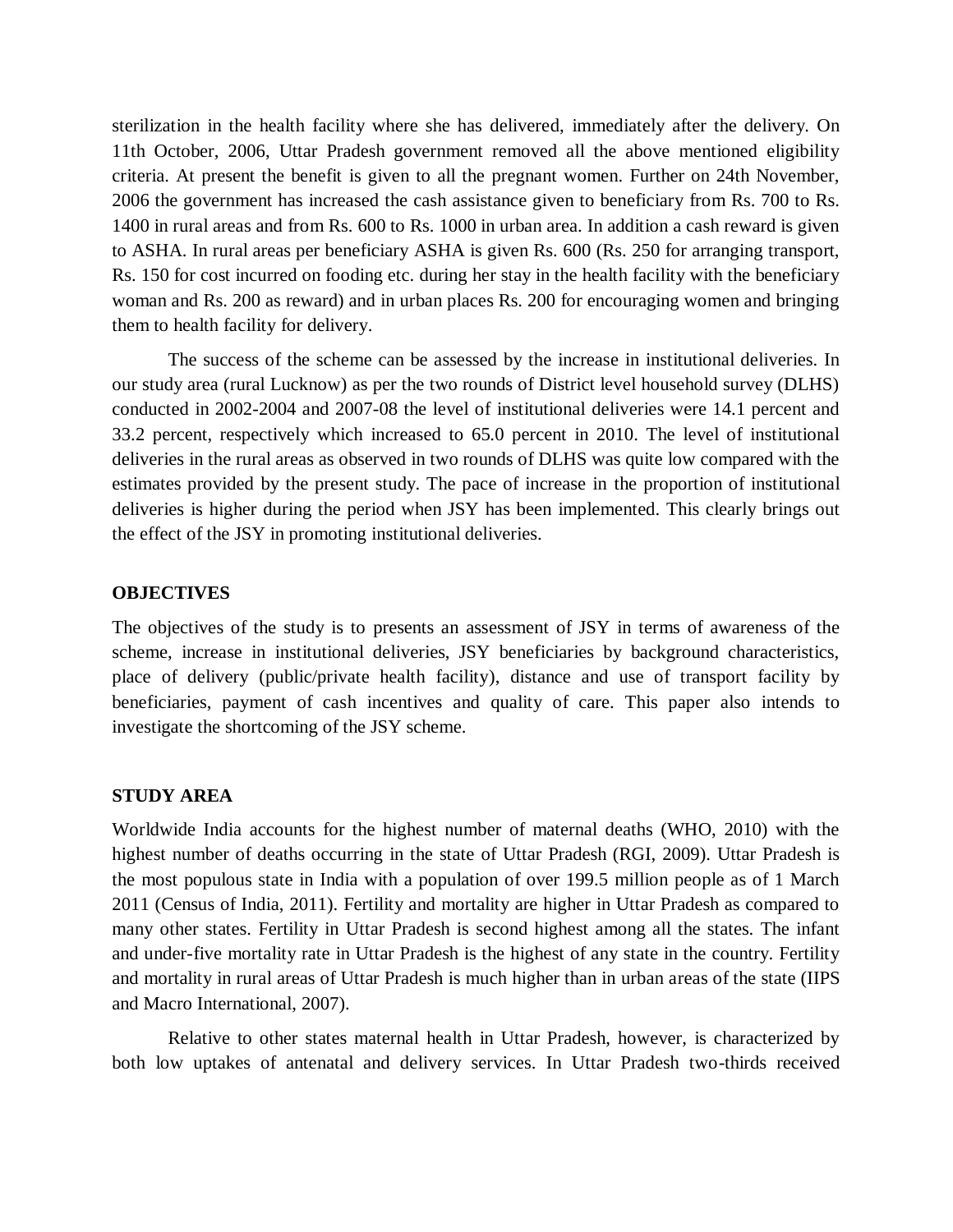antenatal care (IIPS and Macro International, 2007). Four out of every five births in Uttar Pradesh take place at home (IIPS and Macro International, 2007).

The Janani Suraksha Yojana focuses on the states having low institutional delivery rates and these states have been named as Low Performing States (LPS). Uttar Pradesh is one of the LPS. Because of the above mentioned reasons Uttar Pradesh has been selected as the study area.

### **DATA SOURCE & METHODOLODY**

This study is based on primary data analysis. Primary data has been collected from the study of randomly selected 600 currently married women (15-49) who have given their last birth during 2007-2009. The sampling area chosen for the study is the Lucknow district of Uttar Pradesh. Lucknow district is situated in the center of the state and is also the state capital. Therefore, Lucknow district may give us the true characteristics of Uttar Pradesh. In order to cover the diversity of contexts in terms of access to services and infrastructure least and most developed block of Lucknow district were selected on the basis of the value of composite index of development. Chinhat is the most developed and Mal is the most backward block of Lucknow district. Mal is around 55 kilometers (in the north) and Chinhat is approximately 15 kilometers (in the east) away from the Lucknow city. Respondents were identified from the villages of least and most developed block. Villages in each of the blocks were selected on the basis of their distance from the Primary Health Center. 87 villages under the jurisdiction of three PHCs in least developed block and 34 villages served by two PHCs in most developed block were divided into three categories on the basis of their distance from the PHCs. These three categories were: less than 5 kms, 5-10 kms and more than 10 kms. Sample villages for the present study were identified from these three categories.

## **RESULTS**

The findings of the study show that 96.0 percent of the women are aware about JSY. They reported having obtained this knowledge mainly from the ASHAs (77.8 percent) and from their friends and relatives (9.2 percent). The awareness levels among the mothers about the various components of JSY and objective of the scheme are high. More than half of the women who had institutional deliveries, have availed the benefits of JSY. Majority of the JSY deliveries were conducted in the government hospitals, followed by Community Health Centers (CHC) and Primary Health Centers (PHC). One in every ten beneficiary of JSY delivers her child in an accredited private health institution.

Present study has investigated the background differentials among JSY beneficiaries. Slight differentials among women having different demographic characteristics have been noticed. As far as socio-economic characteristics are concerned a lower proportion of Non-Hindus and OBC women have taken the benefits of scheme. As expected, a higher percentage of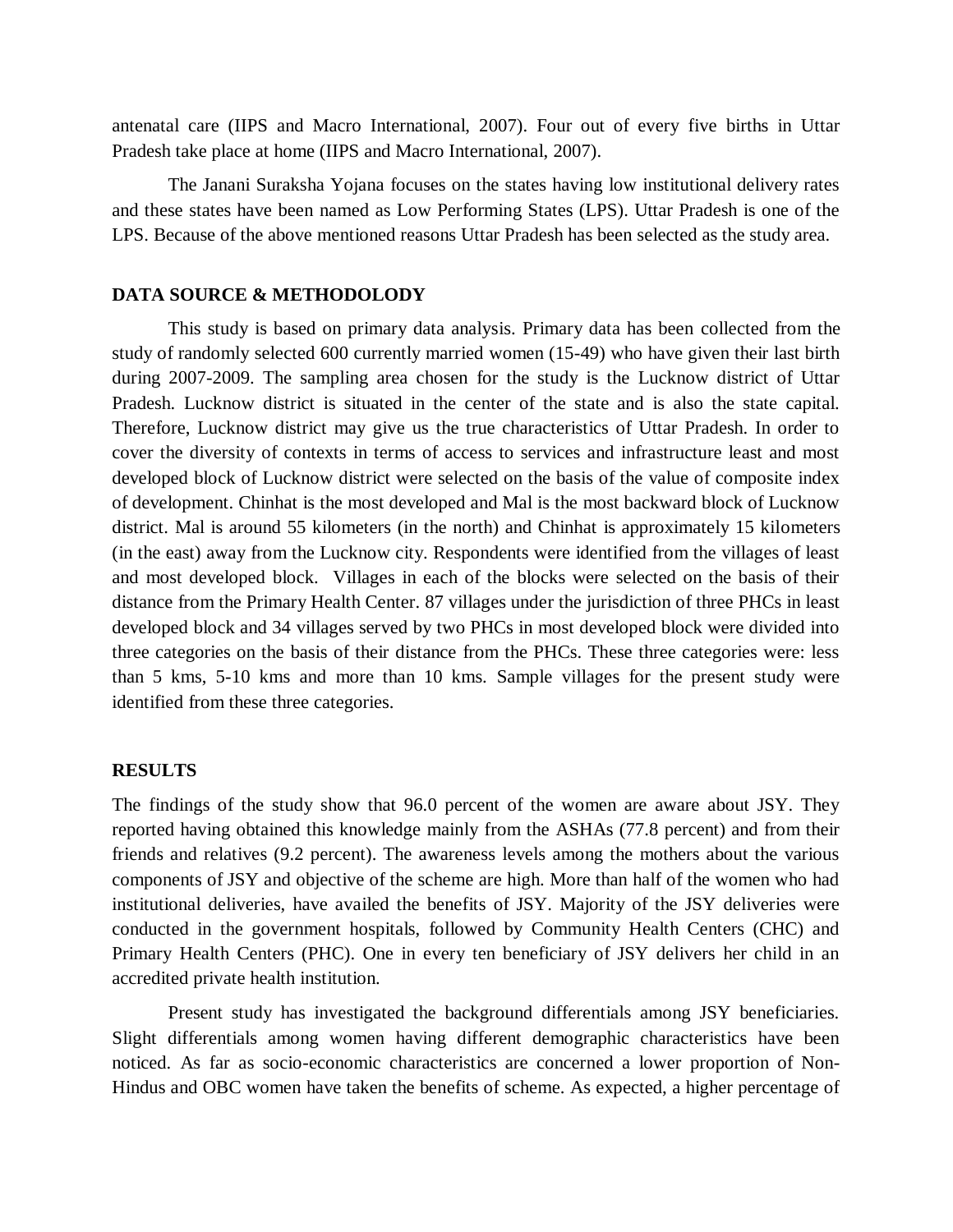illiterates, women belonging to low standard of living and those who have no exposure to massmedia are beneficiary than their counterparts. Health status and health-seeking behavior also influences the utilization of the benefits of JSY. There are marked differentials in taking the advantage of JSY based on development of the block and distance from the place of delivery.

The findings of this study inform us about the distance of the health institution from the beneficiaries' place of residence and mode of transport used by them to travel to facility. Onefourth (29.6 percent) of the mothers are living within a radius of 5 kms or less from the institution. For about one-third of the mothers, the distance of the institution in which they have delivered range from 5 to 10 km, one-quarter travelled more than 10 kms and 8.9 percent travelled more than 20 kms. Bullock-cart, rickshaw, bus etc. and four-wheel drive are most commonly used by the respondents. In majority of the cases, the mode of transport is a hired one and average cost of hiring the vehicle is Rs. 177.6. A majority of the mothers (85.7 per cent) reported that the transport cost was not reimbursed to them.

Analysis shows that half of the respondents within 15 minutes of their arrival to the health facility were attended by the health personal. A delay of 1 hour or more was reported by 17.8 per cent of mothers. A majority of the deliveries were conducted by doctors (77.8 percent) followed by nurses (21.2 percent). The C-section and episiotomy rates are 5.9 percent and 4.9 percent, respectively. One-fifth of the women (21.2 percent) reported that they were immediately attended to after the delivery of their child. One-third (33.5 percent) were attended within an hour of the birth. Post-natal check-up in a majority of the deliveries were conducted by doctors (68.5 percent). Slightly less than one-third of the women (32.5 percent) stayed for 2 days, onequarter (25.1 percent) stayed only for a day or less in the institution after the delivery. An overwhelming proportion of the mothers rated toilet facility is reasonable (70.9 percent) and 10.3 percent rated this facility as poor.

Among the mothers who are eligible for receiving the incentives, 85.7 percent received the money. One-third of the women received the money at the time of discharge from the institution. Majority of the mothers were paid money within a week or before 4 weeks after the delivery (53.1 percent). However, one-tenth of the women received the money after 4 weeks of the delivery of their child. Three-quarter (78.3 percent) of the beneficiaries who delivered in an institution received full payment of cash incentive. Regarding experiences in receiving the incentive is concerned, 14.9 percent of the women had made several contacts to obtain the money. Majority of the women (90.6 percent) received the cash incentive from the institution in which they had delivered and rest from other sources such as ASHA, ANM etc.

#### **CONCLUSION AND POLICY IMPLICATIONS**

An important programmatic factor that is, JSY has promoted the utilization of institutional delivery services among rural women. Institutional deliveries increased from 14.1 percent (2002- 2004) to 33.2 percent (2007-2008) to 65.0 percent (2010). This improvement in the utilization of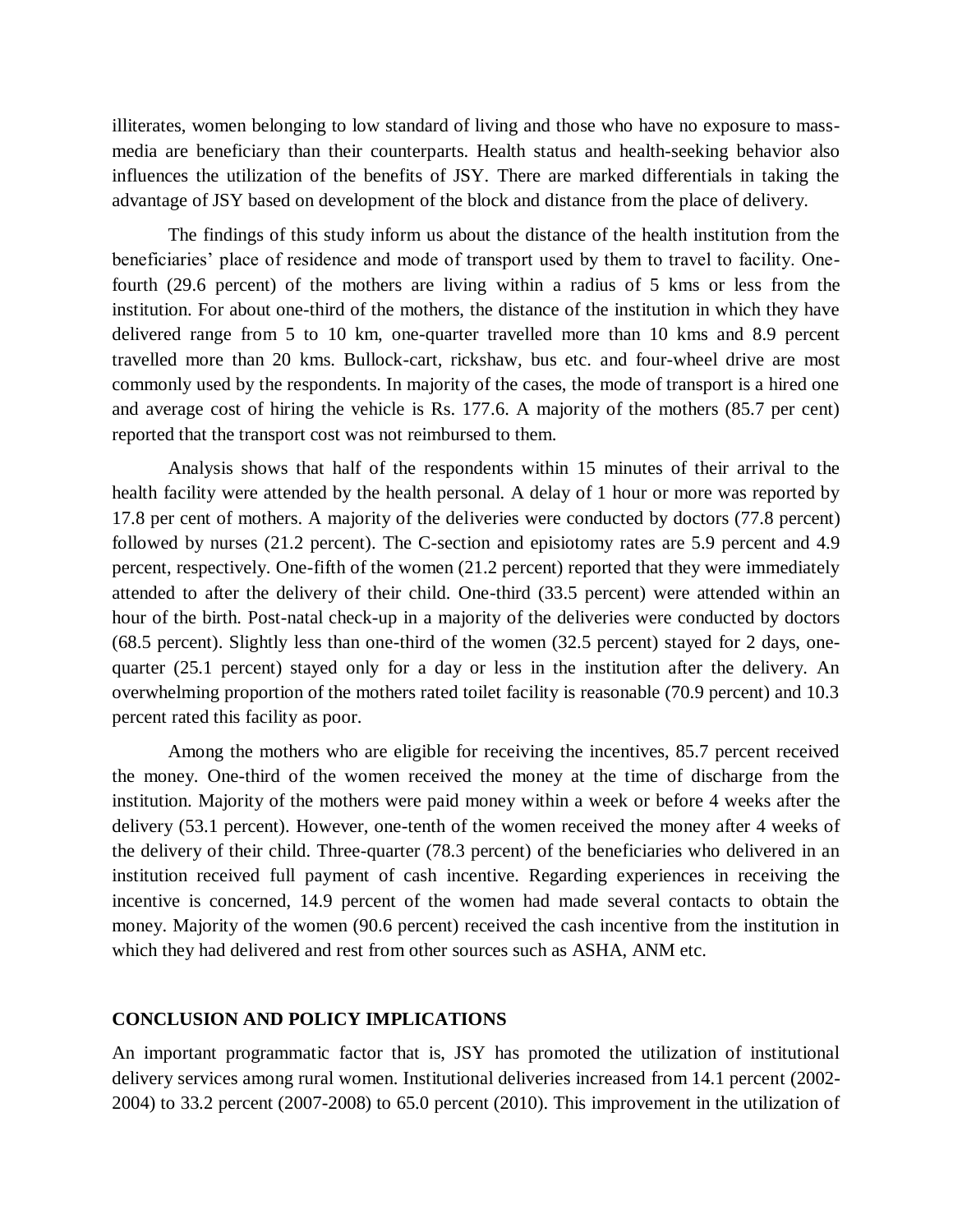institutional delivery services is a major step in reducing high maternal mortality rates. In spite of the fact that all the women delivering in a health institution are technically eligible for availing the benefits of JSY, half of the rural women who have delivered in health facility were given JSY incentives. Therefore, measures should be taken to ensure that each and every rural woman who delivers in a health facility should be provided the benefit of JSY.

A majority of the JSY deliveries were conducted in the government hospitals, followed by CHCs and PHCs. During FGD and in-depth interviews, women and village level health workers revealed that health centers especially PHCs are under-equipped and lack life-saving medicines and staff. Thus, women surpass CHC/PHC and visit hospitals. Therefore, government should guarantee the availability of life saving equipments and drugs required for effective delivery in health centers. Ensuring obstetric services in CHC/PHC will help pregnant women not to travel to far away located hospitals for delivery. Further availability of obstetric services in CHC/PHC can facilitate safe normal vaginal delivery and effective management of emergency cases before referring them to hospitals. This will also reduce the burden of institutional delivery case in government hospitals, which has tremendously increased after the launch of JSY. Results show that even after the accreditation of private hospitals under this scheme merely one-tenth of the women have given birth to their child in an accredited private health institution. Thus, efforts should be made to increase the level of awareness among poor rural women about the inclusion of this clause in JSY and ASHA workers should facilitate the utilization of this provision.

A higher percentage of illiterates, women belonging to low standard of living and those who have no exposure to mass-media are beneficiaries of JSY. But at the same time a matter of concern is that a higher proportion of women who suffer delivery complications do not avail the benefits. Thus, ASHA and other health workers should inform, motivate, encourage and facilitate utilization of benefits of JSY among this high risk group of women. There are also marked differentials in having the incentives of JSY based on development of the block and distance from the place of delivery: a lower proportion of women belonging to least developed block and residing away from health institutions are JSY beneficiary than their counterparts. Under JSY transport cost is reimbursed and one ASHA assist pregnant women to travel to health institutions. Therefore, ASHA should provide special attention to women belonging to least developed block and those residing far away from health facility in reaching health institutions.

Among the mothers who are eligible for receiving the cash incentives, a high percentage has not been provided the JSY money. However, among those who have received cash incentive, one-tenth mentioned that the money was provided after four weeks of the delivery of their child, one-fifth received less than the full payment of cash benefit. As far as their experiences in receiving this incentive are concerned, a large number of women reported facing problems and making several contacts to obtain the money. A majority of the women received the cash incentive from the institution in which they had delivered and rest from other sources such as ASHA and ANM. During FGDs women mentioned about the few instances in which ASHA and health personal demanded bribe from the JSY beneficiaries. Therefore, government should